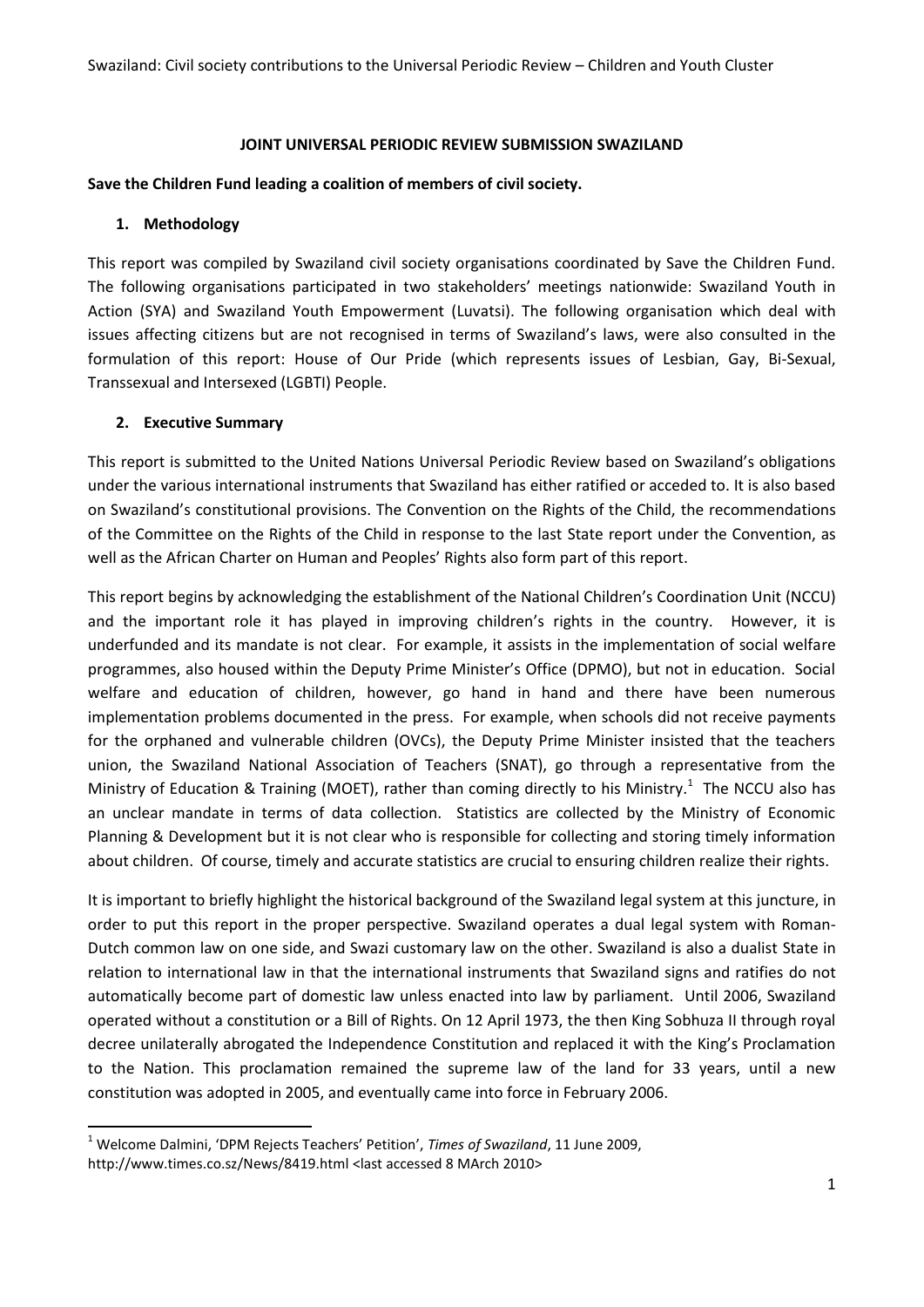## **3. Children's rights in general**

Children are susceptible to violence because they are defenseless. This is much more pronounced in societies heavily steeped in cultural beliefs that a child is to be seen, not heard. Swaziland is one such society, and such perceptions have led to the violation of a broad category of children's rights. Due to Swaziland's dual legal system with modern law and customary law operating side by side, the position of children in society remains one of vulnerability. The best interests of the child thus finds little space in a customary set up that believes children should be seen and not heard. This is much more pronounced at the family level, especially within the family council (*lusendvo*) that determines issues affecting children's welfare at the internal domestic level.

## **4. Abolition of the status of illegitimacy**

The State must be commended for facilitating the inclusion of section 31 of the Constitution, which provides that the common law status of illegitimacy of persons born out of wedlock is abolished. Whilst this is a positive move, the State has not done anything to educate the public on this provision and the implications of not following or respecting it. In customary law and in the larger society, children born out of wedlock are still regarded as illegitimate. This is further exacerbated by the customary practice of requiring that the father of such children should pay a fine to legitimise his children. Until such fine is paid, such children remain illegitimate, with the attendant denigration of status in society. The abolition therefore exists in paper only, and does nothing to improve the social standing of children born out of wedlock.

#### **4.1 Acquisition of citizenship by children**

In terms of the Constitution, children can only acquire citizenship from their fathers. Women cannot pass citizenship onto their children, except for cases where the mother is a Swazi citizen and the father a foreigner and the father has denounced the child. This goes against the equality provisions of the Constitution and of the Convention on the Elimination of All Forms of Discrimination Against Women (CEDAW) to which Swaziland is a party. It also renders Swazi children born of Swazi mothers and foreign fathers stateless. This action violates the CRC provisions.

# **5. Corporal punishment**

Corporal punishment and other forms of inhumane and degrading punishment or treatment are institutionalised. Corporal punishment is not necessarily outlawed by the Constitution. The Constitution prohibits the subjection of children to abuse, torture or cruel inhumane and degrading treatment or punishment subject to lawful and moderate chastisement for purposes of correction. As a result, corporal punishment is widespread, and is meted out by parents, guardians, and teachers. There is no emphasis on positive discipline, and as a result corporal punishment is institutionalised in most schools in Swaziland.

# **5.1 Maltreatment of students in schools**

One school that has a history of using torture and extreme punitive methods is Mhlatane High School in the north of Swaziland. Students interviewed revealed that the use of corporal punishment is institutionalised, and teachers can administer as many strokes as they desire, much against the limit stipulated in the regulations from the Ministry of Education. Students at this school are also subjected to all forms of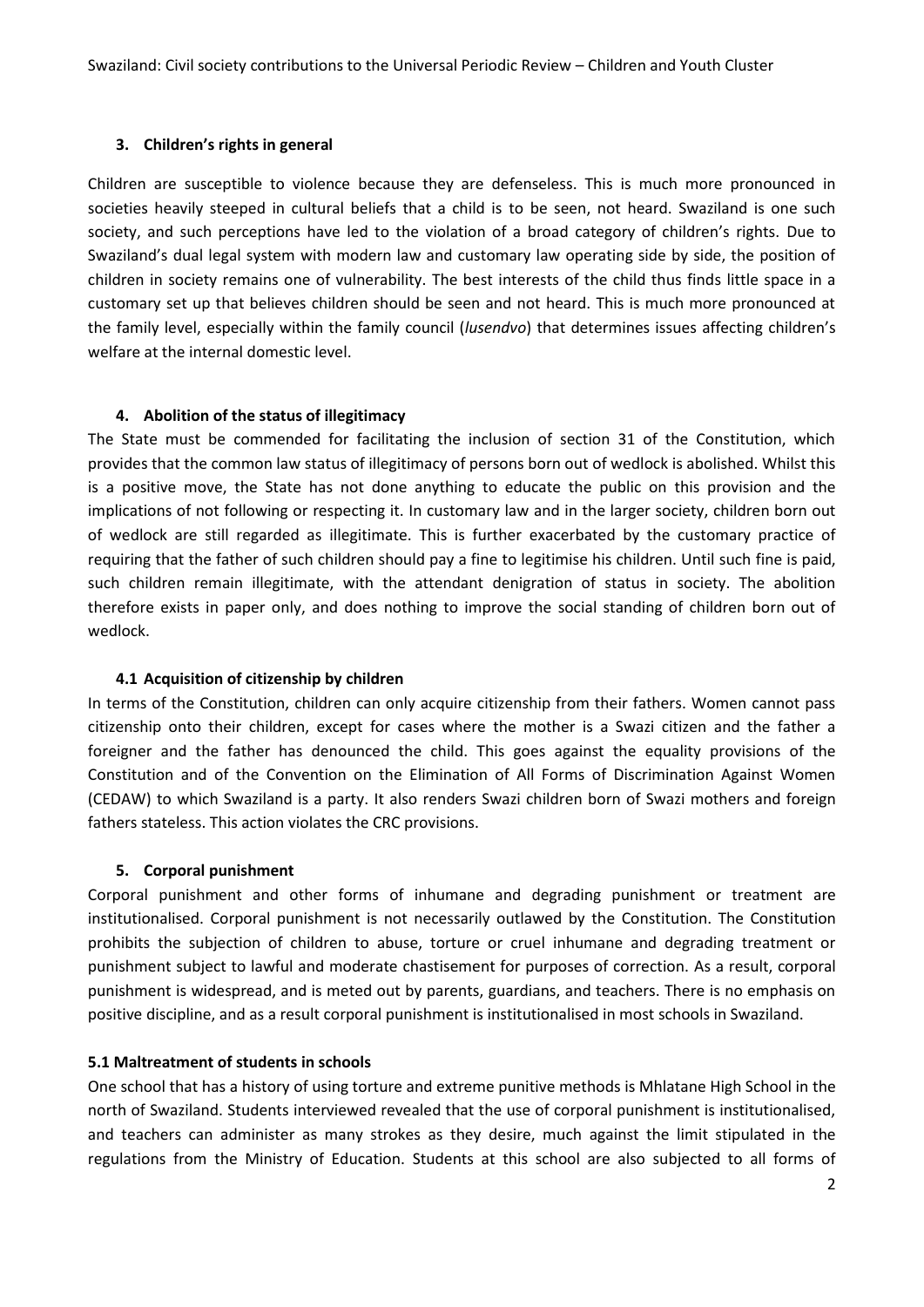inhumane treatment in the name of punishment. The State has known about the torture of students that go on at Mhlatane High School for a long time, but has not done anything to address this violation of fundamental rights.

### **5.2 Assault of pupils by teachers**

The hitting of students by teachers in schools is not limited to strokes of the cane, but includes such methods as a slap with the open hand, kicks and fists. In one case in a school in the south of Swaziland, a young girl was kicked in the groin by her teacher after she refused to lift up her leg during physical education classes. She had told the teacher she cannot lift her leg up because she was wearing nothing underneath. This angered the teacher and earned the girl a kick in the groin. The damage occasioned led to paralysis as the girl walks with difficulty today, and her menstrual cycle was disturbed since then. Although initially protected by the principal and other Ministry of Education officials in Nhlangano, the teacher was eventually arrested after intervention by the girl's elder sister. The prosecution is still ongoing at the Nhlangano Magistrates Court.

## **5.3 State sponsored torture of children**

**.** 

On New Year's Day 2011, State police from the Sithobela and Siphofanenei police stations arrested a young girl of 18 years who was at the time 7 months pregnant. The police had been told to arrest her on suspicion of having committed an abortion some two years earlier. The police were acting on information obtained from her father, who was not staying with her at the time. She was arrested and kept in custody for 29 hours. During the interrogation, she was tortured, had police sit on her visibly bulging stomach and treated inhumanely. During these gruelling 29 hours, the heavily pregnant 18 year old was shuffled between two police stations, that is Sithobela and Siphofaneni, and subject to more torture. No charges were preferred against her. In April 2010, a group of 49 Grade VI pupils were subjected to torture in the hands of police officers over missing money, SZL10 (approximately US\$1.40). The pupils from Malkerns Valley Primary School were ordered to do 200 squats in order to force the culprit to own up to stealing the money. The 200 squats were beyond the ability of children of this age (most of whom were on average 11 years old).<sup>2</sup> In 2009, president of the political party the Swaziland Youth Congress (SWAYOCO), Wandile Dludlu was tortured by police for a period of almost two hours as they sought information on an alleged plot to assassinate top politicians in the country. After this humiliating ordeal, no charges were preferred against him.<sup>3</sup> It is worth mentioning here that SWAYOCO is part of the entities that were proscribed by the State under the Suppression of Terrorism Act of 2008. In a case involving the army, a security guard who was controlling traffic at Matsapha Shopping Complex was brutally assaulted by a bus-load of soldiers after he attempted to direct their vehicle to an appropriate packing spot. He sustained multiple injuries all over his body and dislocated jaw which would require him to seek specialist medical attention from neighbouring South Africa.<sup>4</sup>

In November 2010, an 18-year old Grade VI pupil was tortured by State police from Bhunya Police Station on suspicion that he had killed another person.<sup>5</sup> As a result the young boy could hardly walk for two weeks,

<sup>2</sup> Times of Swaziland, *Grade VI children torture in the hands of police*, 21 April 2010.

<sup>3</sup> Times of Swaziland 6 September 2009, *Police wanted to kill me, says SWAYOCO president*.

<sup>4</sup> Times of Swaziland, 21 April 2010, *Soldiers brutally assault Tom Kirk's guard.*

<sup>5</sup> The Swazi News, 13 November 2010 *Grade VI pupil allegedly tortured by police,* page 11.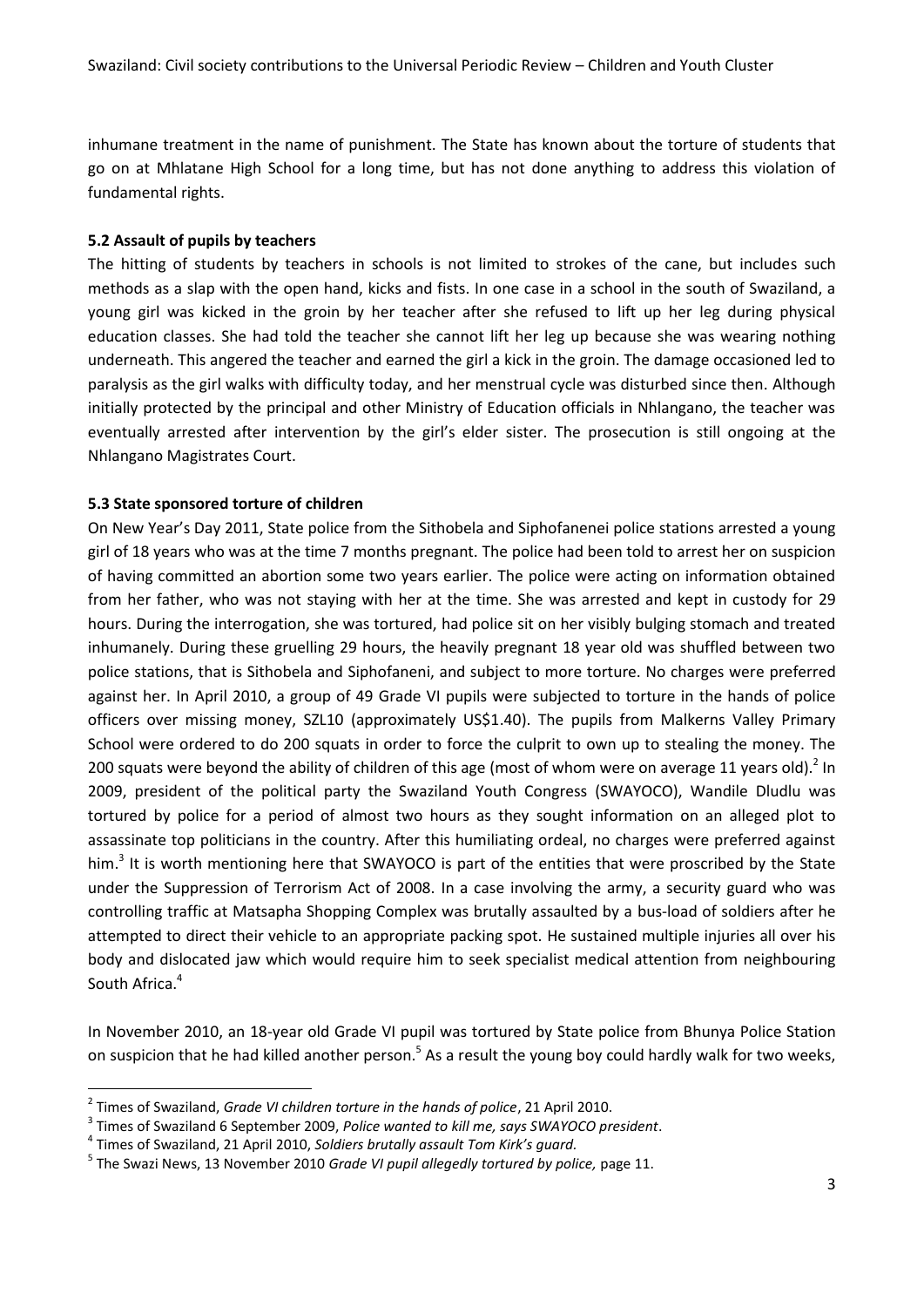during which time he missed school. Police denied ever torturing the boy, but admitted to having 'interviewed' him. The boy stated that he was taken to the police station, where he was made to lie facing upwards on a bench, with his hands tied underneath. His head was then covered with a plastic bag just below the neck. One officer then sat on his chest, and told him to pat the bench when he wanted to speak. He was also physically assaulted, kicked on the ribs, and beaten under the feet. He was later released and no charges were preferred against him. Police spokeswoman, Wendy Hleta was quick to State that the allegations of torture were unfounded. No investigations were launched into this matter.

In January 2008, State police forcibly dispersed students of the University of Swaziland who were demonstrating within the premises. As police unleashed their violence, they forcefully entered nearby homes and assaulted the occupants in an attempt to locate fleeing students.

Children also suffer as a result of State sponsored torture and killings that occur within their families. In most instances, individuals who are tortured are left paralysed and unable to make a living, or are killed. Since most of them are breadwinners, the responsibility then shifts to the children once the parents are rendered invalid or killed. On 12 January 2008, in Mbabane, a member of the State police shot and killed a man who allegedly broke into a store and resisted arrest. Again in March 2008, in Nhlangano, an Umbutfo Swaziland Defense Force (USDF) soldier patrolling the border shot and killed an alleged car smuggler. In a separate incident on April 16, a soldier in Nhlangano shot and killed another suspected car smuggler.<sup>6</sup>

On 8 August 2008, Nick Reilly, the general manager of Mkhaya Private Game Reserve, went to the home of Musa Gamedze, who he then shot and killed; Reilly was accompanied by three plainclothes members of the State police apparatus. Although Gamedze was unarmed and there was no evidence of poaching on his person or at his home, police claimed that Gamedze was wanted in connection with several cases of stock theft and violations of the Game Act; the law permits rangers to shoot and kill poachers if caught in the act. No investigation into the incident has been conducted to date. No known investigation was conducted nor was action taken in the following 2007 security force killings: the April police killing of four suspected thieves; the August police killing of a man suspected of killing a police officer; and the August USDF killing of an alleged car smuggler.<sup>7</sup>

# **5.2 Maltreatment of human rights defenders**

Vocal citizens, human rights defenders, unionists and members of political parties are targeted by the State. Their rights to privacy, dignity and liberty are violated on regular basis. Some of those violated form part of the youth, whilst others are parents and guardians to children, who also get embroiled in these violations orchestrated by the State.

The following people have suffered violations in the past four years:

Human rights defenders and political activists are victimised by the State. There have been a number of raids in the homes and offices of human rights defenders and political activists, under the pretext that they are terrorists. During these raids, victims are ridiculed, and belittled in front of their family members, including their children. Some of those whose homes have been raided include Barnes Dlamini (president

**.** 

 $^6$  http://www.state.gov/g/drl/rls/hrrpt/2008/af/119027.htm (accessed 27 February 2011).

 $<sup>7</sup>$  As above.</sup>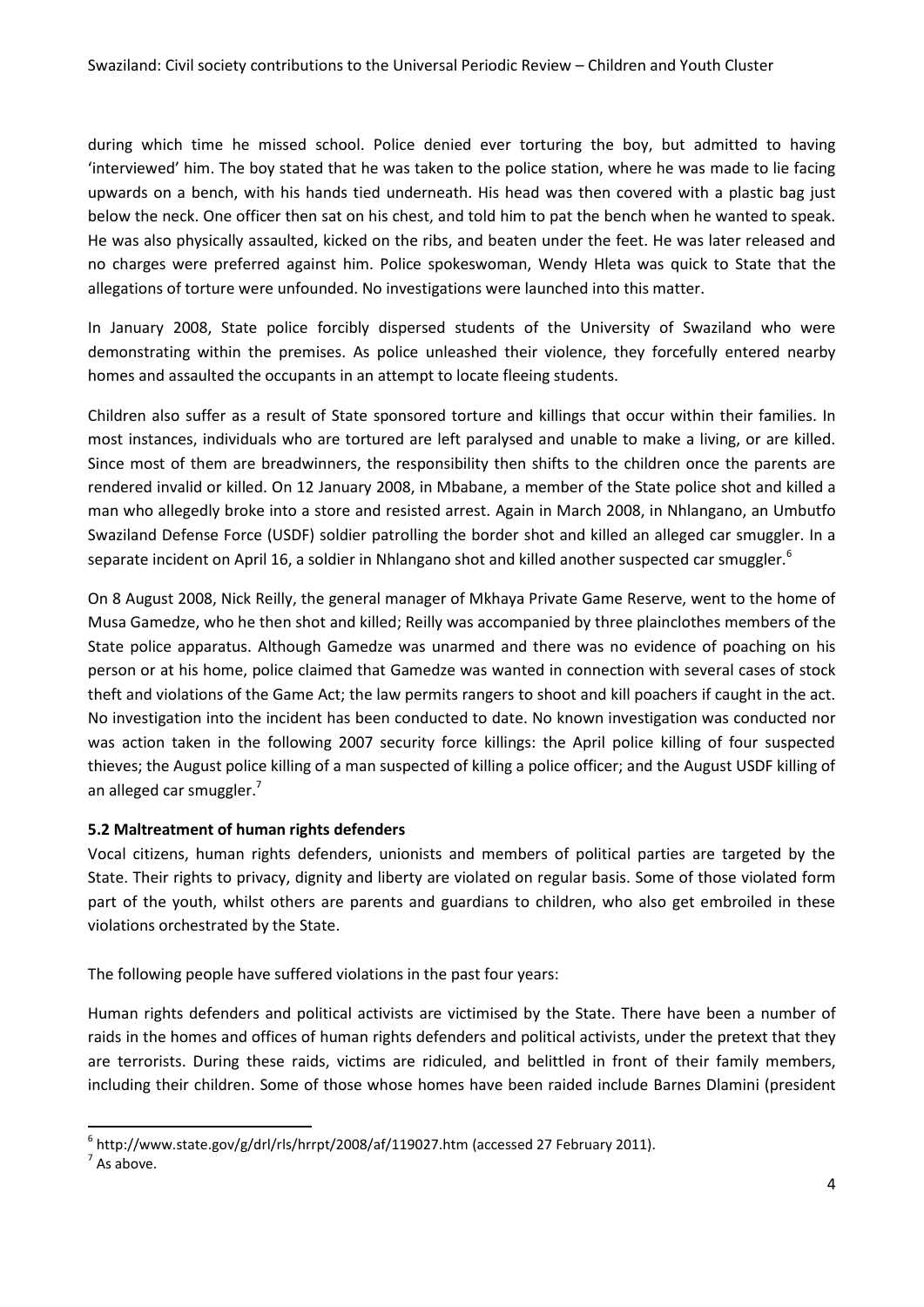of the Swaziland Federation of Trade Unions and chairperson of the Swaziland United Democratic Front), Ndlavela Dlamini (of the Ex-Miners Association which sued the State on free primary education), Mario Masuku (president of the political party People's United Democratic Movement), and Musa Hlophe (coordinator of civil society outfit, the Swaziland Coalition of Concerned Civic Organisations).

On 5 June 2010, a house belonging to political activist Alex Langwenya was bombed in the middle of the night. Police were quick to respond and on arrival they took statements. During the recording of the statements, police tried to force the occupants to record that they were not inside the house during the explosion, which the occupants refused to do. The police then forced the occupants of the house to go for a medical check up. The occupants were then kept at the police station for the whole night. They denied them access to family even when their mother came to check on them. They were then subjected to intense interrogation until 1800hrs the following day. To date, the investigations have been inconclusive and there seems to be lack of commitment on the part of the State to locate those responsible for this act.

A number of political activists and human rights defenders have been accused by the State of committing certain offences. Although most are set free on bail, there is no commitment on the part of the State to have their trials concluded. As a result, they remain perpetually with the awaiting trial status. These include Norman Xaba, Mphandlana Shongwe, Mario Masuku, and Thulani Maseko. Other political prisoners remain in custody, and their cases have not been finalised by the State. These include Bheki Dlamini, Sonke Dlamini, and Amos Mbhedzi. Following a string of bombings of government structures in 2005, sixteen individuals were taken into custody and subsequently granted bail after spending three months. Ever since that time, their cases have not heard, and they are today regarded as persons awaiting trial. During interrogation these people were tortured by State police. A report into the inquiry on the allegations of torture was never made public. In February 2008, during a political rally in Msunduza Location in Mbabane, one person taken by State police on a Friday and released on a Monday without charge. During his stay in custody, he was subjected to various cruel, inhumane and degrading treatment. On 21 September 2009, on the day on the release of PUDEMO president Mario Masuku from Matsapha Correctional Facility, officers from this facility unleashed violence on supporters who had come to witness the release of their president. The group of unarmed supporters consisted of both young and old people. The security officers also demanded that journalists stop filming and photographing their actions. They seized cameras and other reporting equipment and verbally abused, threatened and physically assaulted several journalists. No action was taken by the State and no investigations were conducted.

# **6. Youth Parliament**

In 2010, Swaziland embarked on the mission of coming up with a youth parliament, that was to deliberate on issues pertaining to the youth. This was a good move by the State as this exercise was long over due. However, the manner in which the parliament came about was not participatory. The youth representatives from the various constituencies were not elected but rather hand picked from schools only to be selected at *inkhundla* level to represent the constituency. Another factor of the whole exercise was that the parliament was not representative of all the sectors of the youth. The out of school youth, youth in tertiary education, and those already working were ignored when this parliament was set up.

#### **7. The rights of children and youth to participate**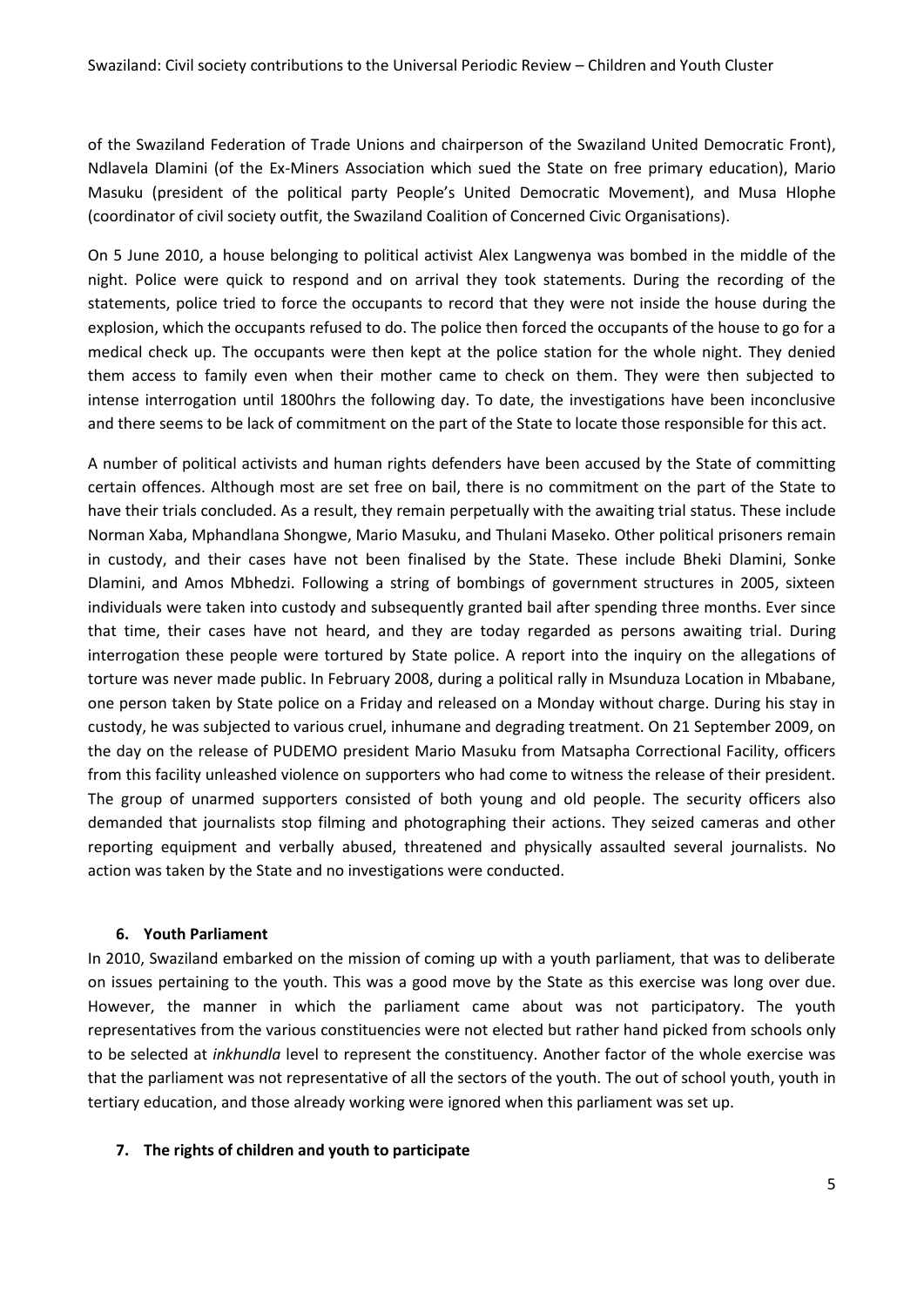There is a need for the State to begin instilling values of democratic processes in students, especially in the election of student representatives in schools. Currently, only tertiary institutions have mechanisms in place for electing their own governing bodies. Students in primary, secondary and high schools have their leadership picked by the administration, which relies on school rules and regulations for such unilateral appointments. However, allowing students to elect their own leaders would instil in these young minds the democratic principles that the country aspires to uphold. This would also be in line with the provisions for the participation of children in decision making as set out in the Convention on the Rights of the Child, which Swaziland acceded to.

The State has been refusing to recognise a student representative body, the Swaziland National Union of Students (SNUS) which seeks to advance the welfare and interests of all students at all levels countrywide. This effectively bars children and youth from participating in decision making processes as well as in the democratic and governance processes. The State not only refuses to recognise SNUS, but has also frustrated efforts by this formation to register under the registration processes offered by the State. The organisation has been trying to register without success since 2006. This also disallows students an opportunity for them to organise and meet. Recently, during a meeting to discuss the impending scholarship policy, the Minister of Labour and Social Security, Magobetane Mamba kicked out a SNUS representative, alleging that he was only willing to meet with students' representative councils from the various tertiary institutions, and not those from that organisation.

#### **8. Orphaned and Vulnerable Children**

Swaziland's HIV/AIDS prevalence is very high, and so are the number of deaths in each given year. This factor, coupled with unemployment and poverty has created what have come to be known as Orphaned and Vulnerable Children (OVC). Quite often OVCs become victims of property grabbing by surviving relatives. In most instances, OVC are forced to drop out of school and find employment to sustain themselves and their siblings. Their vulnerability exposes them to exploitation of all kinds, including sexual exploitation.

#### **9. Education**

The Constitution of Swaziland, which came into force in February 2006, provides that three years after its coming into force, every Swazi child shall have access to free primary education, beginning with the first grade.<sup>8</sup> The State did not show commitment to the implementation of this provision and civil society had to engage in litigation to force the State to meet its obligations.<sup>9</sup> After the court case the State promised to provide mobile classrooms, but these have not been delivered in a systematic manner.

Children who fall under the category OVC have for the past years benefitted from a school fund run by the government. However, in recent years, there have been instances where this fund was abused by those administering it, to the detriment of deserving children. Further, the State often defaults in its payment of school fees for OVC, leading to school principals sending those children home. Their right to education is

**.** 

 $8$  Section 29(6).

<sup>&</sup>lt;sup>9</sup> Swaziland National Ex-Miners Association and Another v the Minister of Education and Others Civil Case Number 335 of 2009.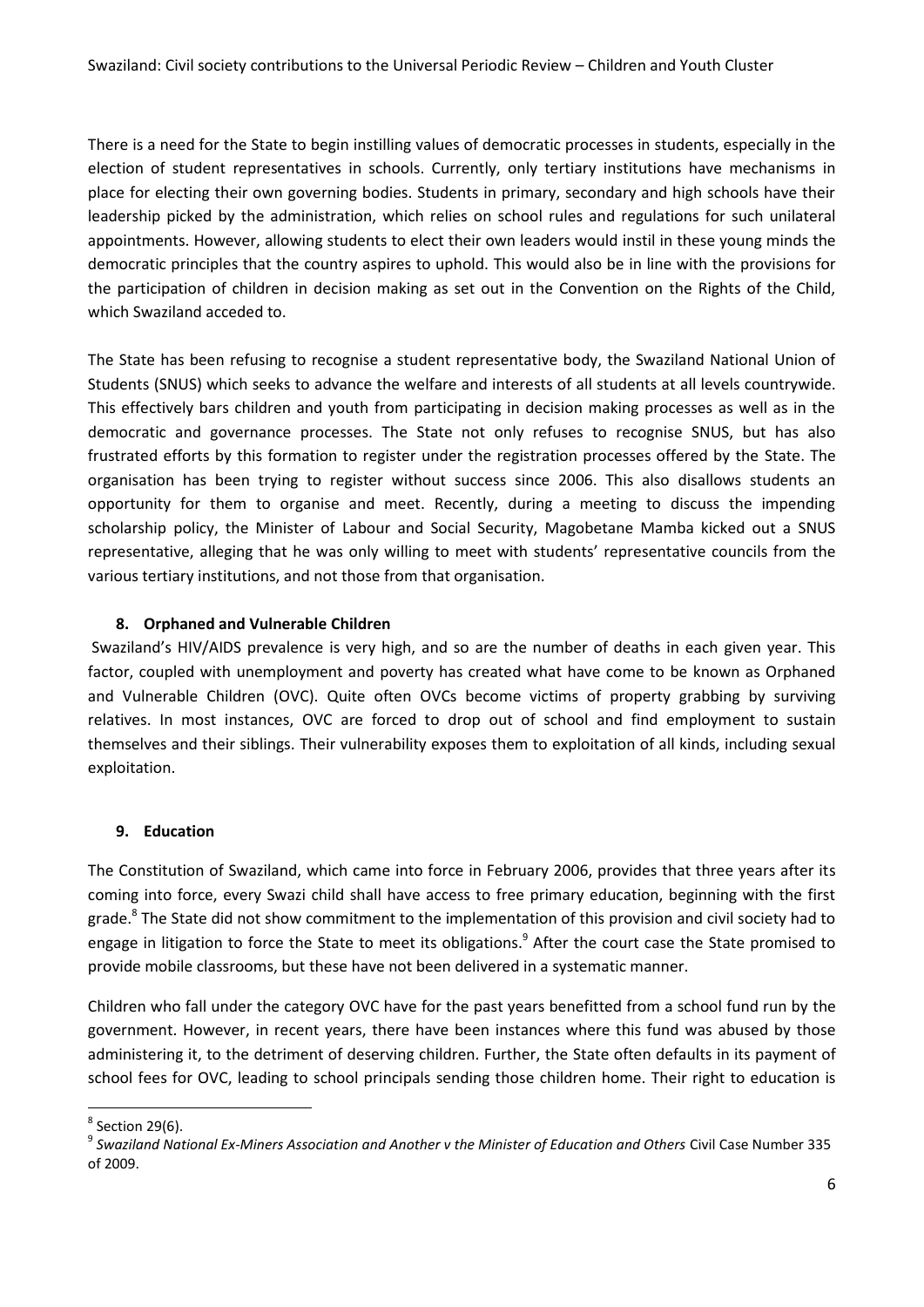thus denied. Furthermore, education beyond primary level is not easily accessible. The State is only funding lower grades at primary school level. The government through its Cabinet has passed a scholarship policy that is limiting resources for tertiary students funded by government. This will be a great draw back on the education of the country's youth. In addition, children are the most affected by the prevalence of HIV/AIDS as they lose parents at a tender age, made to take care for sickly parents and lead households.

#### **10. Children's access to justice**

The customary courts, aptly named the Swazi Courts trace their roots from pre-independence Swaziland. At the time they were set up in 1950, the regime then in power wanted to separate the legal determination of issues involving Europeans from those involving indigenous Swazis. As a result, two court systems came up, with the customary courts on the one side, and the civil courts on the other (such as the Magistrates and High Courts). During the colonial era, the determination of which court to use was not only based on one's race or ethnicity, but also on one's outward lifestyle. An individual who led a lifestyle that differed markedly from a typical Swazi lifestyle could not be subjected to the jurisdiction of these customary courts. This dual court structure presupposes that all Swazi citizens are of the same ethnic origin. It thus subjects all members of the Swazi nation (that is citizens) to the authority of these courts, their ethnicity notwithstanding. It thus subjects people who are not ethnically Swazi to a legal regime that does not resonate with their way of life and ethnicities.

The major problem about these courts is that they are presided over by officers who are not qualified in law. This is further compounded by the fact that no legal representation is allowed and that the customary code they apply in not written down. It is largely unknown to the population, save for the few custodians who monitor its violation. A further problematic fact in relation to these courts is that whilst legally it is the chief public prosecutor who ought to determine which cases are sent to which court, over the years a practice has emerged where police officers unilaterally make this determination. This kind of forum shopping is unfair and militates against the rights of the citizen to a fair trial, as police have been known to favour the customary courts for their 'quick' justice. This has an even greater impact on children and youth, whose cases end up being handled by a quasi-judicial organ which is not capacitated on dealing with sensitive and fragile matters dealing with minors. This goes against the provisions of the Convention on the Rights of the Child and the concept of the best interests of the child.

Swaziland does not have a legal aid scheme. The State is only legally bound to provide counsel where the crime alleged is likely to attract a sentence of capital punishment. As such many indigent accused, including children and youth do not have access to a lawyer. The country also does not have a small claims court, thus making it impossible for citizens to sue for small amounts. The costs of counsel are prohibitive as they often exceed the amount claimed, which would easily be litigated in a small claims court. Except for a Small Claims Courts Bill that the State mooted a few years ago, nothing has been done by the government to alleviate the plight of indigent children, youth and citizens. This impacts negatively on the ability of children to access justice.

Swaziland also does not have specialised maintenance courts with well trained officers to deal with cases where claims are made for the maintenance and welfare of children. There is a need for the establishment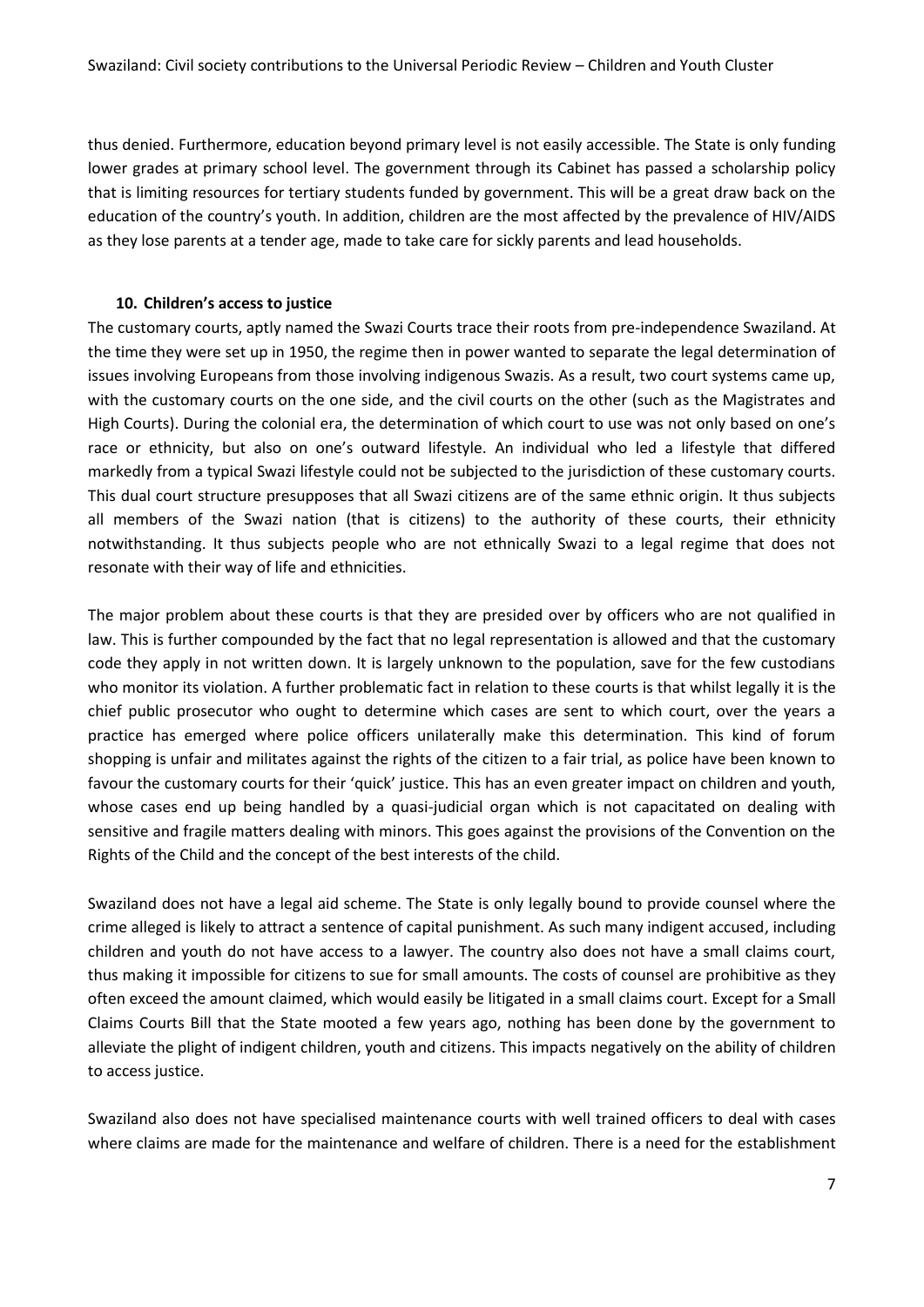of maintenance courts. Further, there is a need to dispense with the requirement of legal representation in maintenance matters in order to allow the large majority of indigent women whose children are not being maintained to sue for maintenance. Currently Swaziland's criminal justice system subjects offending children to custodial sentences, as well as taking and storing their fingerprints on a criminal database. The inclusion of minors' fingerprints in such a national database blots their criminal records, and

# **11. Early marriages**

According to the Convention on the Rights of the Child (CRC), children attain majority at the age of 18 unless attained earlier in terms of domestic law. However, in accordance to Swazi customary law majority for marital purposes is reached upon puberty. This has resulted in minor girls as young as 13 years to be married under customary law. This effectively shows that there is not enough protection for young girls in the country. Due to the high poverty rate, young women are forcefully married for the payment of the bride price (*lobola*). In September 2010, the Times of Swaziland reported a story of a 15 year old girl who was forced to marry a 60 year old man in exchange for a single room house for her family. Moreover, there is conflict in legislation with respect to the status of majority between statutory law and customary law.<sup>10</sup> As a result, girls as young as 13 and 16 are forcefully married under customary law.<sup>11</sup>

Most these young girls do not consent to the marriages as they given out by their families under the custom of *kwendzisa*. <sup>12</sup> This is against section 28 of the Constitution which provides that a woman shall not be compelled to undergo or uphold any custom to which she is in conscience opposed. The denial of this right results in what may be referred to as domino effect.<sup>13</sup> There are other rights that are affected as result of the violation of this right. These rights include the right to education as the child may not be able to attend school once married. The marital responsibilities bestowed on the child once married deny the chid opportunity to grow and develop. Article 36 of the CRC provides that a child has the right to protection from all forms of exploitation and activities that could harm any aspects of the child's welfare and development.

# **11.1 Ministerial comments that fuel gender-based violence**

The Minister of Sports, Youth and Culture, Hlobsile Ndlovu recently made utterances in parliament to the effect that when women say NO to sexual advances, they actually meant YES. The minister went on to State that when a woman says 'do not touch me', she actually meant, 'please touch me further'. The minister refused to retract such disturbing statements, which have the potential of fuelling further violation of children and young girls.

# **12. Children's right to religious beliefs**

**.** 

Swaziland is predominantly a Christian nation, but other religions do exist. The Constitution guarantees the rights of children and every other individual to freedom of religion. Despite these constitutional provisions,

<sup>&</sup>lt;sup>10</sup> The CRC Committee in its recommendation to the State of Swaziland insisted on the harmonisation of the age of majority.

<sup>11</sup> See Times of Swaziland, 15 September 2010, *15 year-old girl forced to marry a 60 year-old man.*

 $12$  This custom entails that the family of the girl identifies a man who is well off in the community and gives their daughter's hand in marriage in exchange for cattle that is paid as bride price.

 $13$  This doctrine entails that once one right is denied, a number of other rights are violated.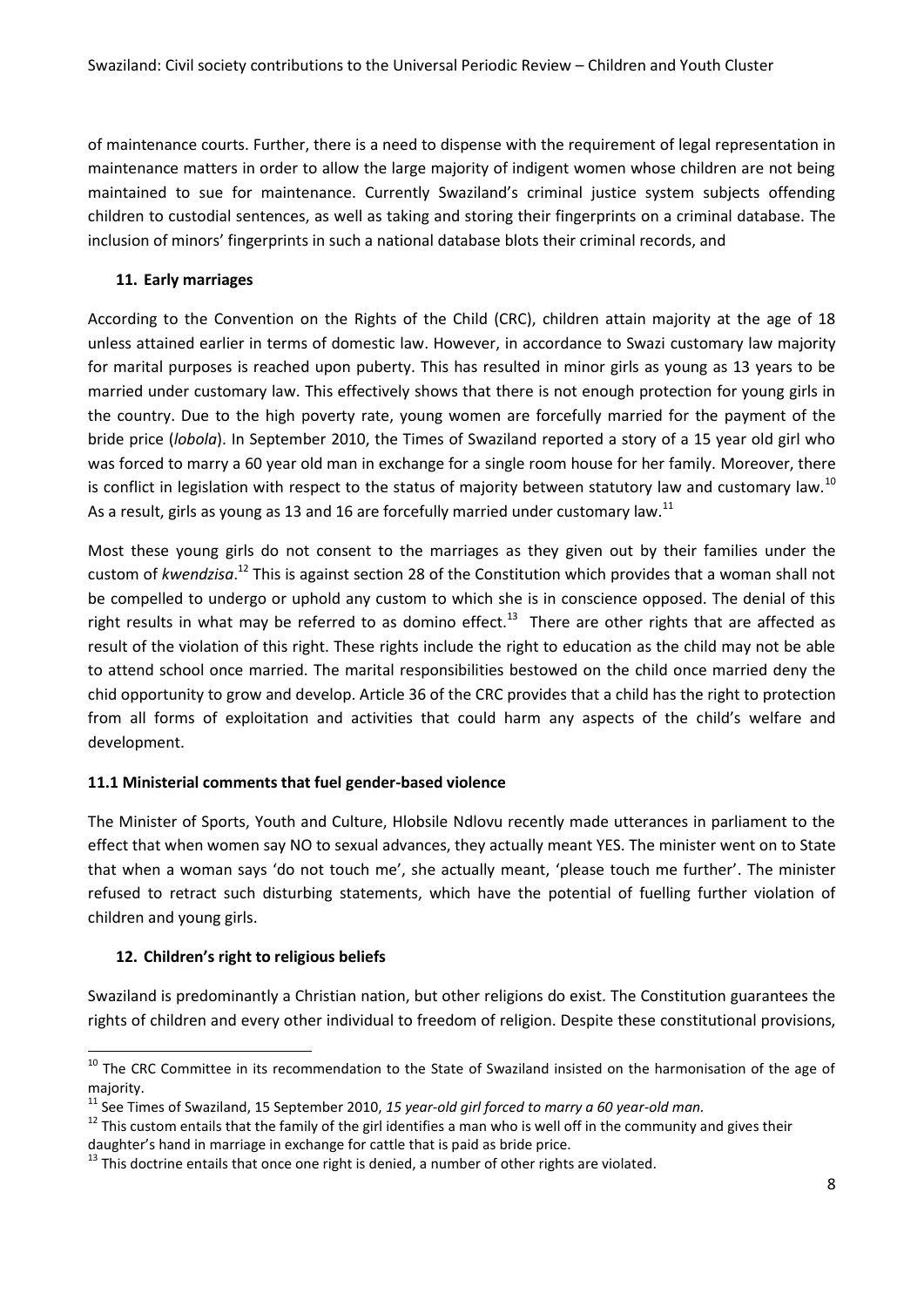the State media houses only allow Christian programmes to be aired on radio and television. Marginalised religious groups include the Islamic faith, Baha'i and Mormons. Religious studies in schools are also limited to Christian theology and only Christian clubs are allowed in schools. The Deputy Prime Minister's (DPM) Office must be commended though for positive interventions in cases where dangerous religions which denied children access to medical attention. The DPM's office has over the years intervened in cases where parents refused to take their children to hospital citing religious beliefs.

## **13. Sexual violation of children**

Sexual violation of children occurs on a daily basis in Swaziland. The justice system still lacks proper infrastructure to handle cases involving sexual violation of minors. Apart from a child friendly section of the High Court, Swaziland does not have specialist courts or specially trained personnel to deal with such cases.

In 2009, a group of young girls were kept for sexual purposes at a two-roomed brothel in the informal settlement of Mbhuleni in Matsapha. The illegal activity was reported to the Mbhuleni community police by concerned members of the community who, together with the State police, closed down the site. The owner was only taken in for questioning and later released.

## **14. Human trafficking**

The Human Trafficking Act was passed by parliament in October 2009, after being given an ultimatum by the government of the United States of America. This Act came at the right time for Swaziland as trafficking in children and women was rife both internally and across borders, especially to Johannesburg in South Africa. However, the State still has to engage in civic education for the public to understand what human trafficking is about and how to deal with it. Further, the State still have to open public spaces, such as access to rural communities under chiefs for civil society to conduct civic education. This is made much more imperative because currently civil society, especially those organisation preaching human rights, are blacklisted and denied access to rural communities by chiefs.

#### **15. Swaziland's compliance with recommendations of the Committee on the Rights of the Child**

Swaziland ratified the Convention on the Rights of the Child, and in 2006 submitted its initial State report. Consequently a number of recommendations were issued by the Committee and below is an assessment of the State's compliance with those recommendations. The Committee recommended that:

- 15.1 The State should raise awareness about the Convention and its provisions. The State should further ensure training of teachers, police officers, traditional leaders, on the rights of the child. Further, the State should encourage active, positive and systematic involvement of civil society, including NGOs in the promotion of children's rights. The State of Swaziland has, however, failed to comply with this recommendation. Further, it has blocked civil society from having access to communities to teach them about this Convention and other human rights instruments.
- 15.2 The State should enact laws aimed at preventing discrimination and align all laws which predate the Constitution. Further the State to pay special attention to the girl child through education campaigns, support, participation and protection. However, the State has failed to enact any laws aimed at addressing children's issues. Further, the State has facilitated the marginalisation